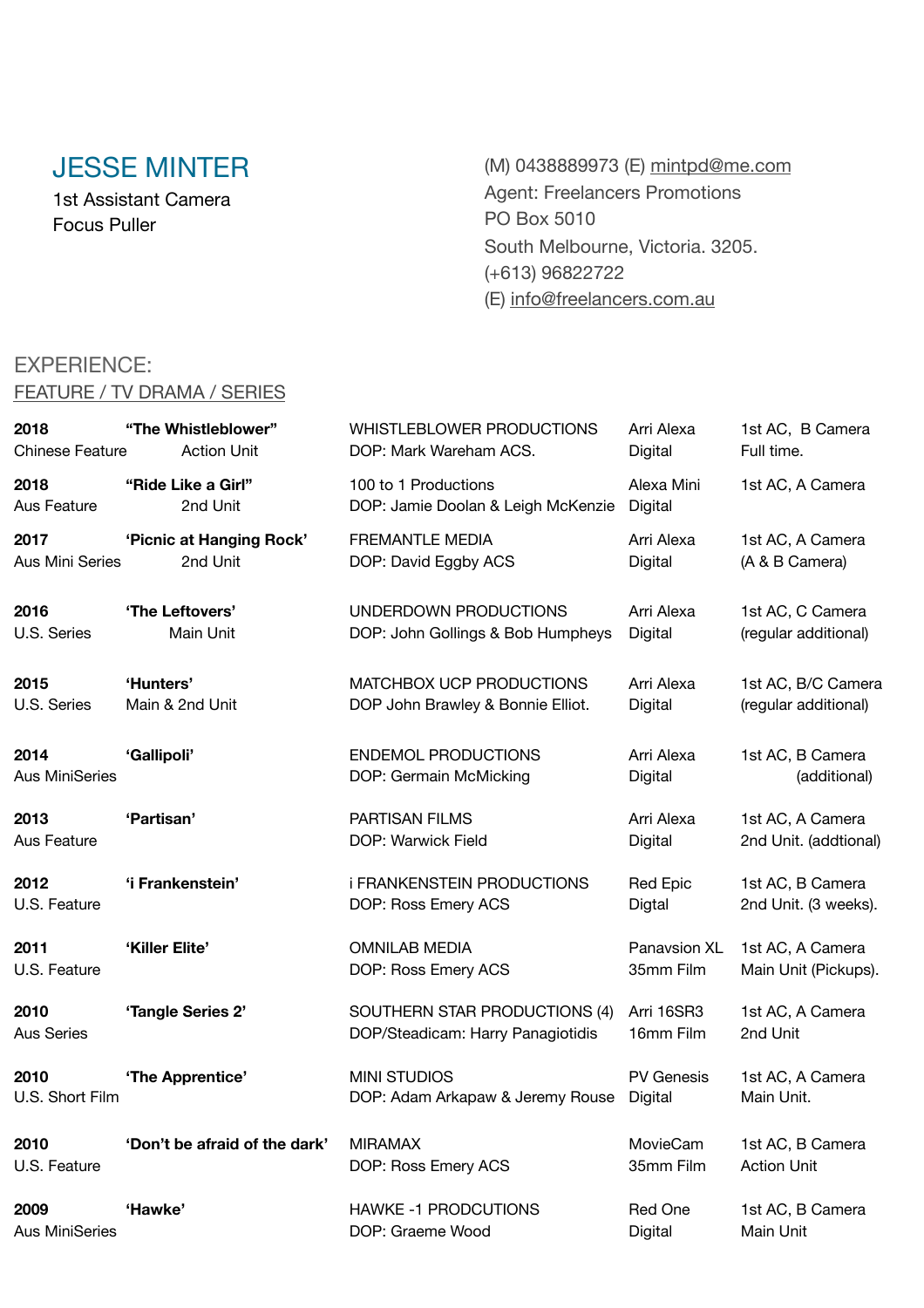### FEATURE / TV DRAMA / SERIES Cont…

| 2008<br>U.S. Feature          | 'Knowing'                                   | <b>EZEKIAL FILMS</b><br>DOP: Ross Emery ACS                     | Red One                  | 1st AC, B/D Camera<br>Main/2nd (additional)               |
|-------------------------------|---------------------------------------------|-----------------------------------------------------------------|--------------------------|-----------------------------------------------------------|
| 2007                          | 'Rush'                                      | SOUTHERN STAR PRODUCTIONS (7)                                   | Sony F900R               | 1st AC, B Camera                                          |
| <b>Aus Series</b>             |                                             | DOP: Bruce Young                                                | Digital                  | Main Unit.                                                |
| 2007/2008                     | 'The Pacific'                               | THE PACIFIC PRODUCTIONS                                         | Arri 235/435             | 2nd AC                                                    |
| U.S. Series                   | Episode 9 "Okinawa"                         | DOP: Steve Windon ACS                                           | 35mm Film                | Red Unit. (addtional)                                     |
| 2007/2008                     | 'The Pacific'                               | THE PACIFIC PRODUCTIONS                                         | Arri 235/435             | 2nd AC                                                    |
| U.S. Series                   | Episode 6 "Pelilu airfield"                 | DOP: Remi Adefarasin                                            | 35mm Film                | Blue Unit. (addtional)                                    |
| 2007                          | 'Australia'                                 | <b>BAZMARK FILMS</b>                                            | Arri 435es               | 2nd AC (3 weeks)                                          |
| Aus Feature                   | Filmed in Northern territory                | DOP: Greig Fraser ASC & ACS                                     | 35mm Film                | 2nd Unit.                                                 |
| 2006                          | 'The Bank Job'                              | SKYLINE BAKER STREET LTD                                        | Arri D <sub>20</sub>     | 1st AC B Camera                                           |
|                               | U.K Feature Film (Additional Scenes in Aus) | DOP: Karl Von Moller                                            | Digital                  | Main Unit.                                                |
| 2006<br><b>Aus MiniSeries</b> | 'Curtin'                                    | Apollo Films/ ABC<br>DOP: Lazlo Baranyai                        | Arri 16RS3<br>16 mm Film | 1st AC, A Camera                                          |
| 2005                          |                                             | 'Nightmares & Dreamscapes' COOTE HAYES PRODUCTIONS              | Panavision XL            | 2nd AC,                                                   |
| U.S. MiniSeries               |                                             | DOP: Ben Nott & John Stokes                                     | 35mm Film                | Main Unit.                                                |
| 2004                          | 'Ghostrider'                                | <b>VENGENCE PRODUCTIONS</b>                                     | Panavision XL            | 2nd AC,                                                   |
| U.S. Feature                  |                                             | DOP: Brad Shield                                                | 35mm Film                | 2nd Unit.                                                 |
| 2004                          | 'The Extra'                                 | EXTRA EXTRA FILM PRODUCTIONS                                    | Panavision XL            | 2nd AC, B Camera                                          |
| Aus Feature                   |                                             | DOP: Mark Wareham ACS                                           | 35mm Film                | Main Unit.                                                |
| 2003                          | 'Evil Never Dies'                           | <b>COOTE HAYES PRODUCTIONS</b>                                  | Arri 16SR3               | 2nd AC,                                                   |
| U.S. MiniSeries               |                                             | DOP: Mark Wareham ACS                                           | 16mm Film                | Main Unit.                                                |
| 2003<br>U.S. MiniSeries       | 'Salem's Lot'                               | <b>COOTE HAYES PRODUCTIONS</b><br>DOP: Brian Breheny & Ben Nott | 35mm Film                | ArriCam LT/ST 2nd AC, B Camera<br>Main Unit (additional). |
| 2002                          | 'Loot'                                      | <b>SEASIDE STORIES/ABC</b>                                      | Arri 16SR3               | 2nd AC, A Camera                                          |
| <b>Aus Series</b>             |                                             | DOP: Jaems Grant                                                | 16mm Film                | Main Unit.                                                |
| 2001<br><b>Aus Series</b>     | 'Ocean Star'                                | <b>BBHTV/NETWORK TEN</b><br>DOP: David Foreman                  | Arri 16SR3<br>16mm Film  | 2nd AC, A Camera<br>1st AC, B Camera<br>Main Unit.        |
| 2000                          | 'Stingers'                                  | SIMPSON LE MEASURIER                                            | Aaton 16                 | 2nd AC, A Camera                                          |
| <b>Aus Series</b>             |                                             | DOP: Ron Hagen ACS                                              | 16mm Film                | Main Unit.                                                |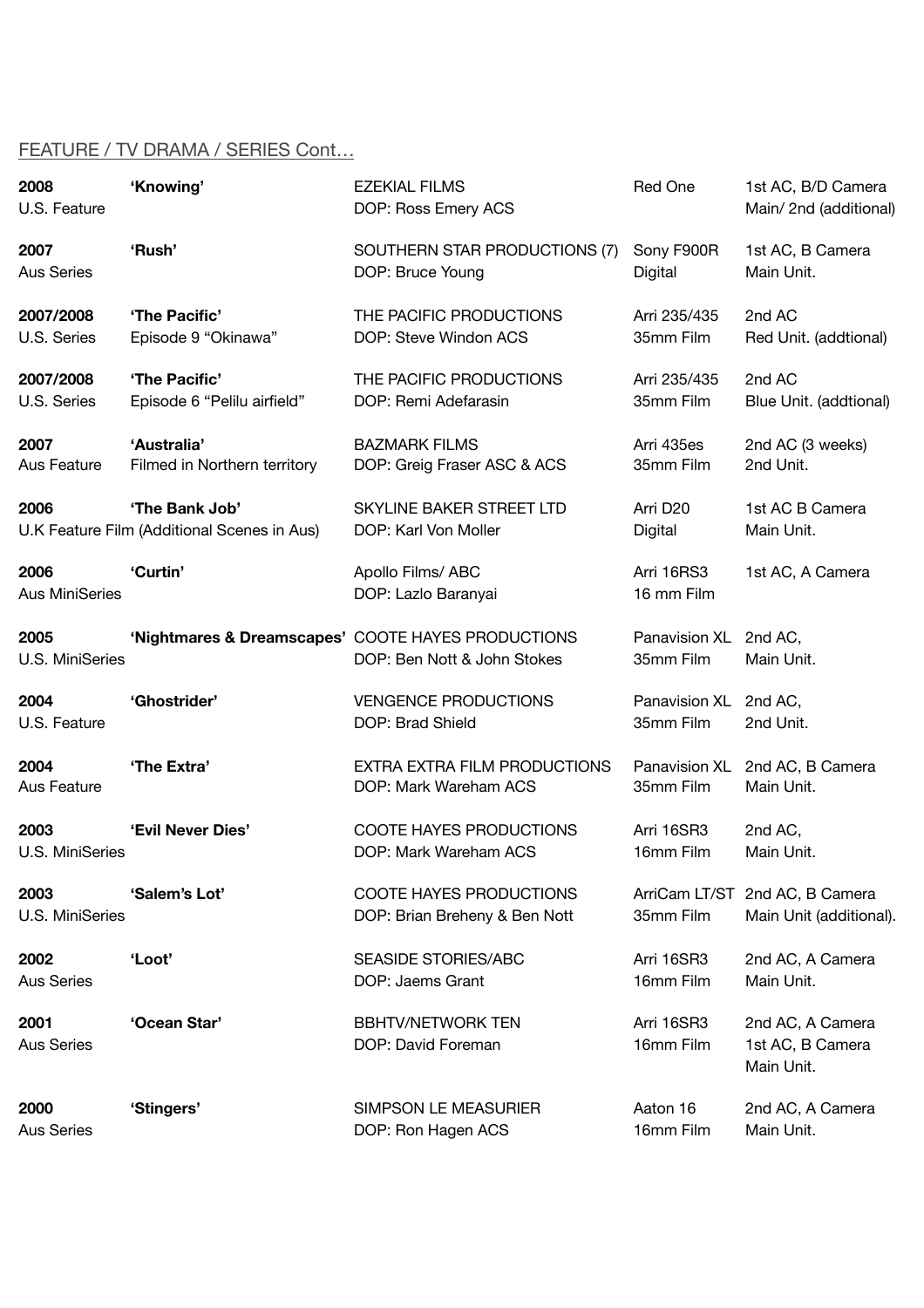| 2018 | "Lexus'                         | <b>Fiction Films</b>     | DOP: Matt Stewart          | Alexa Mini    | 1st AC |
|------|---------------------------------|--------------------------|----------------------------|---------------|--------|
| 2018 | 'Honda'                         | <b>Fiction films</b>     | DOP: Matt Stewart          | Alexa Mini    | 1st AC |
| 2018 | 'Specsavers'                    | Airbag                   | DOP: Ed Goldner            | Alexa Mini    | 1st AC |
| 2018 | 'Coles Farmers'                 | <b>Flinders Lane</b>     | DOP: Shelley Farthing-Dawe | Alexa Mini    | 1st AC |
| 2018 | 'AFL'                           | Finch                    | DOP: Matt Toll             | Alexa Mini    | 1st AC |
| 2018 | 'Kmart'                         | <b>CKOL</b>              | DOP: Simon Ozolins         | Alexa Mini    | 1st AC |
| 2018 | 'Toyota'                        | <b>Rotor Studios</b>     | DOP: Matt Stewart          | Alexa Studio  | 1st AC |
| 2018 | <b>Heinz Mayo'</b>              | Hogarth                  | DOP: Geoff Hall ACS        | Alexa Mini    | 1st AC |
| 2018 | 'Adobe'                         | Photoplay                | DOP: Kieren Fowler         | Alexa Mini    | 1st AC |
| 2018 | 'Kmart'                         | Pixel                    | DOP: Tony Luu              | Alexa Mini    | 1st AC |
| 2018 | 'Dulux'                         | The Sweetshop            | DOP: Crighton Bone         | PV DXL        | 1st AC |
| 2018 | 'Heinz Sauce'                   | Hogarth                  | DOP: Tony Luu              | Alexa Mini    | 1st AC |
| 2018 | 'Worksafe'                      | Finch                    | DOP: Matt Toll             | PV DXL        | 1st AC |
| 2018 | 'Samsung'                       | <b>Exit Films</b>        | DOP: Ed Goldner            | Alexa Mini    | 1st AC |
| 2018 | 'Target'                        | The Sweetshop            | DOP: Lachlan Milne         | Alexa Mini    | 1st AC |
| 2018 | 'Ryobi'                         | Airbag                   | DOP: Hugh Miller           | Alexa Mini    | 1st AC |
| 2018 | 'Family Violence'               | <b>Exit Films</b>        | DOP: Hugh Miller           | Alexa Mini    | 1st AC |
| 2018 | 'L'Oreal'                       | The Producers            | DOP: Garry Wapshott        | Alexa XT      | 1st AC |
|      |                                 |                          |                            |               |        |
| 2017 | 'Defence Industry'              | The Producers            | DOP: Ben Shirley           | Alexa Mini    | 1st AC |
| 2017 | 'Pure Blonde'                   | The Sweetshop            | DOP: Lachlan Milne         | Alexa Mini    | 1st AC |
| 2017 | 'Officeworks'                   | <b>First Floor Films</b> | DOP: Ed Goldner            | Alexa XT      | 1st AC |
| 2017 | 'New Girl'                      | <b>Flinders Lane</b>     | DOP: Graeme Wood           | Alexa         | 1st AC |
| 2017 | 'William Hill'                  | Airbag                   | DOP: Matt Cheung           | Red Dragon    | 1st AC |
| 2017 | 'Underworks'                    | Flinders Lane            | DOP: Tony Luu ACS          | Phantom 4K    | 1st AC |
| 2017 | 'Worksafe Victoria'             | Finch                    | DOP: Matt Toll             | Pahntom 4K    | 1st AC |
| 2017 | 'Masterchef Promo'              | Network ten              | DOP: Tony Luu ACS          | Alexa Mini    | 1st AC |
|      |                                 |                          |                            |               |        |
| 2016 | 'AAMI'                          | <b>Robbers Dog</b>       | DOP: Lachlan Milne         | Alexa Mini    | 1st AC |
| 2016 | 'BMW'                           | Pancho                   | DOP: Matt Stewart ACS      | Alexa Classic | 1st AC |
| 2016 | 'John West'                     | Airbag                   | DOP: Ed Goldner            | Alexa XT      | 1st AC |
| 2016 | 'Baptcare'                      | <b>Fiction Films</b>     | DOP: Tony Luu ACS          | Alexa Mini    | 1st AC |
| 2016 | 'Wentworth Promo'               | Foxtel (Syd)             | DOP: Emilio Albonizio      | Sony F55      | 1st AC |
| 2016 | 'Kia'                           | Itchy & Scratchy         | DOP: Korean                | Alexa Mini    | 1st AC |
| 2016 | 'Coles Giftcard'                | <b>Flinders Lane</b>     | DOP: Graeme Wood           | Alexa Classic | 1st AC |
| 2016 | 'Harris Scarfe'                 | The Producers            | DOP: Tony Luu ACS          | Alexa Mini    | 1st AC |
| 2016 | 'Crown Bet'                     | Airbag                   | DOP: Ed Goldner            | Alexa XT      | 1st AC |
| 2016 | 'Kmart'                         | The Sweetshop            | DOP: Lachlan Milne         | Alexa Mini    | 1st AC |
| 2016 | 'China Bank'                    | The Producers            | DOP: Ben Jesper            | Alexa XT      | 1st AC |
| 2016 | 'Medibank'                      | The Producers            | DOP: Marden Dean           | Alexa Mini    | 1st AC |
| 2016 | 'Officeworks'                   | Pixel                    | DOP: Ed Goldner            | Alexa XT      | 1st AC |
| 2016 | 'iSelect'                       | Finch                    | DOP: Lachlan Milne         | Alexa Mini    | 1st AC |
| 2016 | 'Deakin Uni'                    | The Producers            | DOP: Tony Luu ACS          | Alexa XT      | 1st AC |
| 2016 | 'William Hill'                  | The Pound                | DOP: Hugh Miller           | Alexa Mini    | 1st AC |
| 2016 | 'Toyota Legendary AFL'The Pound |                          | DOP: Garry Richards        | Alexa Mini    | 1st AC |
| 2016 | 'Real Estate Australia' Guilty  |                          | DOP: Clare Pluekhan        | Alexa Classic | 1st AC |
| 2016 | 'Aus Super'                     | The Shanon Company       | DOP: Graeme Wood           | Sony F55      | 1st AC |
| 2016 | 'Mazda the works'               | Pancho                   | DOP: Matt Stewart ACS      | Alexa Calssic | 1st AC |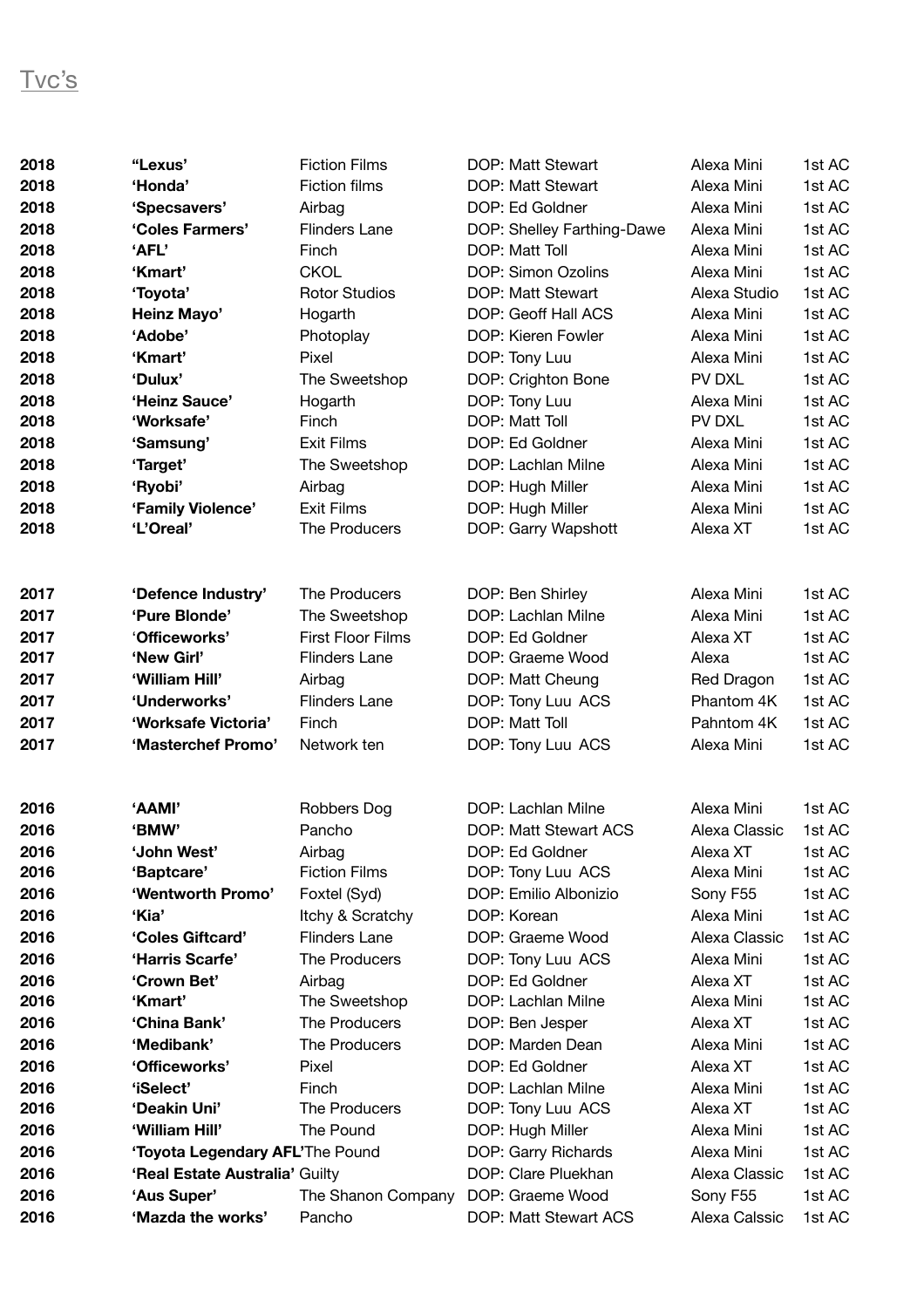## Tvc's cont…

| 2015 | 'Myer'                | Guilty                               | DOP: Katie Milwright ACS | Alexa Classic   | 1st AC |
|------|-----------------------|--------------------------------------|--------------------------|-----------------|--------|
| 2015 | 'Fiat'                | Nice Bike                            | DOP: Hugh Miller         | Alexa XT        | 1st AC |
| 2015 | 'Kmart'               | <b>Blue Boat</b>                     | DOP: Clare Pluekhan      | Red Epic        | 1st AC |
| 2015 | 'Defence Force'       | The Story Lab                        | DOP: Josh Flavell        | Alexa Classic   | 1st AC |
| 2015 | 'Fox Sports V8'       | <b>Bastion Stadium</b>               | DOP: Dan Freene          | Red Epic        | 1st AC |
| 2015 | 'Swisse'              | The Directors Group                  | DOP: Clare Pluekhan      | Red Epic        | 1st AD |
| 2015 | 'APIA'                | Stuff & Nonsense                     | DOP: Ian McCarroll       | Alexa XT        | 1st AC |
| 2015 | 'Holden HRAP'         | <b>Exit Films</b>                    | DOP: Matt Stewart ACS    | Alexa Classic   | 1st AC |
| 2015 | 'Coles Masterchef'    | <b>Flinders Lane</b>                 | DOP: Graeme Wood         | Alexa Classic   | 1st AC |
|      |                       |                                      |                          |                 |        |
| 2014 | 'Keno'                | The Directors Group                  | DOP: Matt Cheung         | Red Epic        | 1st AC |
| 2014 | 'Coles car insurance' | Flinders lane                        | DOP: Steve Windon ACS    | Alexa Classic   | 1st AC |
| 2014 | 'Dan Murphy'          | <b>Foxtel Creative</b>               | DOP Tony Luu ACS         | Alexa Calssic   | 1st AC |
| 2014 | 'Save The Children'   | The Otto Empire                      | DOP: Katie Milwright ACS | Alexa Classic   | 1st AC |
| 2014 | 'Energy Watch'        | Marcus Flack                         | DOP: Katie Milwright ACS | Red Epic        | 1st AC |
| 2014 | 'Swisse'              | The Directors Group                  | DOP: Clare Pluekhan      | Red Epic        | 1st AC |
| 2014 | 'Ozito Power Tools'   | <b>Rocket Surgery Films</b>          | DOP: Jason Hargreaves    | Phantom 4K      | 1st AC |
| 2014 | 'GMHBA'               | The Directors Group                  | DOP: Clare Pluekhan      | <b>Red Epic</b> | 1st AC |
| 2014 | 'Australian Super'    | The Shannon Company DOP: Graeme Wood |                          | Sony F55        | 1st AC |
| 2014 | 'Masterchef Promo'    | Shine Australia                      | DOP: Tony Luu ACS        | Alexa Classic   | 1st AC |
| 2014 | 'Hong Kong Tourism'   | Spinifex Group                       | DOP: Dan Freene          | Alexa Classic   | 1st AC |
| 2014 | 'Holden'              | Film Headquarters                    | DOP: Earle Dresner ACS   | Alexa Classic   | 1st AC |
| 2014 | 'Coles Heston'        | <b>Flinders Lane</b>                 | DOP: Graeme Wood         | Alexa Classic   | 1st AC |
| 2014 | 'Victoria Racing'     | <b>Title Artists</b>                 | DOP: Lachlan Milne       | Alexa Classic   | 1st AC |
| 2014 | 'Medibank'            | Guilty                               | DOP: Marin Johnson       | Alexa Classic   | 1st AC |
| 2014 | 'Birds Eye'           | <b>Flying Fish</b>                   | DOP: Wayne Aistrope      | Alexa Classic   | 1st AC |
| 2014 | 'TAB'                 | Piglet                               | DOP: Garry Richards      | Alexa Classic   | 1st AC |
| 2014 | 'Les Miserables'      | Steam London                         | DOP: Clayton Jacobson    | Alexa Classic   | 1st AC |
| 2014 | 'Honda'               | Visual Playground                    | DOP: Tov Belling         | Red Epic        | 1st AC |
| 2014 | 'TAC'                 | <b>SOMA Films</b>                    | DOP: Sean Mean           | Red Epic        | 1st AC |
| 2014 | 'Coolridge Water'     | The Pound                            | DOP: Lachlan Milne       | Alexa Classic   | 1st AC |
| 2014 | 'Telstra'             | Filmgraphics                         | DOP: Matt Stewart ACS    | Alexa Studio    | 1st AC |
| 2014 | 'Medibank'            | The Sweetshop                        | DOP: Marin Johnson       | Red Epic        | 1st AC |
| 2014 | 'Aldi'                | Robbers Dog                          | DOP: Andrew Stroud       | Alexa Classic   | 1st AC |
| 2014 | 'Crown Casino'        | Kojo Content                         | DOP: Graeme Wood         | Alexa Classic   | 1st AC |
| 2014 | 'Ford'                | Exit Films (Sydney)                  | DOP: Jeremy Rouse ACS    | Alexa Classic   | 1st AC |
| 2013 | 'Block Promo'         | Nine Network (Sydney)                | DOP: Tony Luu            | Alexa Classic   | 1st AC |
| 2013 | 'Target'              | <b>Flinders Lane</b>                 | DOP: Wayne Aistrope      | Alexa Classic   | 1st AC |
| 2013 | 'Nescafe'             | The Sweetshop                        | DOP: Jeremy Rouse ACS    | Phantom         | 1st AC |
| 2013 | <b>'FFA'</b>          | The Sweetshop                        | DOP: Lachlan Milne       | Alexa Calssic   | 1st AC |
| 2013 | 'Jetstar'             | <b>Flinders Lane</b>                 | DOP: Wayne Aistrope      | Alexa Classic   | 1st AC |
| 2013 | 'SPC baked beans'     | One <sub>20</sub>                    | DOP: Peter Blomfield     | Red Epic        | 1st AC |
| 2013 | 'A2 Milk'             | Hayes/ Berry/ Tehan                  | DOP: Jaems Grant ACS     | Alexa Classic   | 1st AC |
| 2013 | 'Souvenaid'           | The Feds                             | DOP: Hugh Miller         | Alexa Classic   | 1st AC |
| 2013 | 'ACTU'                | <b>Sweet Productions</b>             | DOP: Graeme Wood         | Red Epic        | 1st AC |
| 2013 | 'Melbourne ZOO'       | Heckler                              | DOP: Hugh Miler          | Alexa Classic   | 1st AC |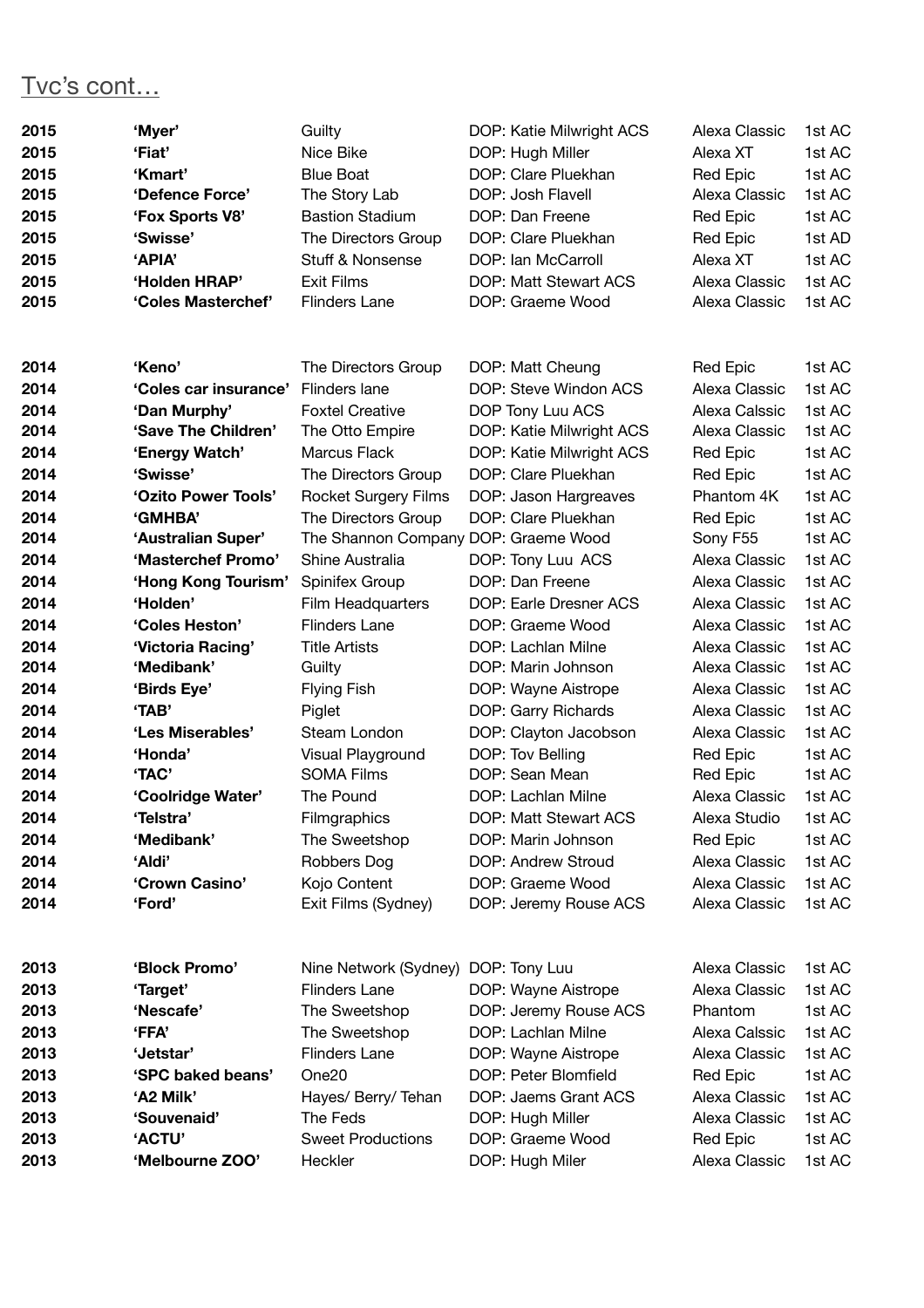# Tvc's cont…

| 2013 | 'Mazda'                            | <b>Exit Flms</b>        | DOP: Tov Belling         | Red Epic        | 1st AC |
|------|------------------------------------|-------------------------|--------------------------|-----------------|--------|
| 2013 | 'Salvation Army'                   | <b>Fiction Film</b>     | DOP: Garry Richards      | Alexa Classic   | 1st AC |
| 2013 | 'Target Mothers Day'               | <b>Flinders Lane</b>    | DOP: Graeme Wood         | Alexa Classic   | 1st AC |
| 2013 | 'AAMI'                             | Finch (Syd)             | DOP: Jeremy Rouse ACS    | Alexa Classic   | 1st AC |
| 2013 | 'Sportsbet'                        | Airbag                  | DOP: Geoffrey Hall ACS   | Alexa Classic   | 1st AC |
| 2013 | 'Danone'                           | Airbag                  | DOP: Wayne Aistrope      | Alexa Classic   | 1st AC |
| 2013 | 'APIA'                             | Loud Films              | DOP: Katie Milwright ACS | <b>Red Epic</b> | 1st AC |
| 2013 | 'Opel'                             | Mr. Smith               | DOP: Earle Dresner ACS   | Alexa Classic   | 1st AC |
| 2013 | 'RACV'                             | Guilty                  | DOP: Marin Johnson       | Red Epic        | 1st AC |
| 2013 | 'Coles car insurance'              | <b>Flinders Lane</b>    | DOP: Graeme Wood         | Alexa Classic   | 1st AC |
| 2013 | 'NBN'                              | The Feds                | DOP: Hugh Miller         | Alexa Classic   | 1st AC |
|      |                                    |                         |                          |                 |        |
| 2012 | 'Open University'                  | Airbag                  | DOP: Marin Johnson       | Alexa Classic   | 1st AC |
| 2012 | 'Tasmanian Bushfire'               | Flinders lane           | DOP: Graeme Wood         | Alexa Classic   | 1st AC |
| 2012 | 'The Age'                          | <b>Exit Films</b>       | DOP: Ryley Brown         | Alexa Classic   | 1st AC |
| 2012 | 'Docklands'                        | <b>SO Productions</b>   | DOP: Matt Cheung         | Alexa Classic   | 1st AC |
| 2012 | 'Squizzy Taylor Promo'Nine Network |                         | DOP: Tony Luu ACS        | Alexa Classic   | 1st AC |
| 2012 | 'Masterchef Promo'                 | <b>Ten Network</b>      | DOP: Simon Ozolins ACS   | Phanton         | 1st AC |
| 2012 | 'Big Bash Cricket'                 | Fox Sports              | DOP: Geoffrey Hall ACS   | Alexa Classic   | 1st AC |
| 2012 | 'TAC'                              | <b>SO Productions</b>   | DOP: Wayne Aistrope      | Phanton         | 1st AC |
| 2012 | 'Clipsal'                          | Kojo Content            | DOP: Callan Green        | <b>Red Epic</b> | 1st AC |
| 2012 | 'Circuit Breaker'                  | The Sweetshop           | DOP: Garry Richards      | Alexa Classic   | 1st AC |
| 2012 | 'Herald Sun'                       | Piglet                  | DOP: Wayne Aistrope      | Red Epic        | 1st AC |
| 2012 | 'Suzuki'                           | Piglet                  | DOP: Wayne Aistrope      | Red Epic        | 1st AC |
| 2012 | 'Kmart'                            | <b>Exit Films</b>       | DOP: Jeremy Rouse ACS    | Sony F65        | 1st AC |
| 2012 | 'Slater & Gordon'                  | Plaza Films             | DOP: Jeremy Rouse ACS    | Alexa Classic   | 1st AC |
| 2012 | 'Kmart'                            | Otto Empire             | DOP: Graeme Wood         | Alexa Classic   | 1st AC |
| 2012 | 'Westpac'                          | <b>Flinders Lane</b>    | DOP: Germain McMicking   | Alexa Classic   | 1st AC |
| 2012 | 'EFTPOS'                           | <b>Exit Films</b>       | DOP: Jeremy Rouse ACS    | Alexa Classic   | 1st AC |
| 2012 | 'Birdseye Ovenbake'                | <b>XYZ Studios</b>      | DOP: Wayne Aistrope      | Red Epic        | 1st AC |
| 2012 | 'CUA'                              | <b>Resolution Media</b> | DOP: Katie Milright ACS  | Red Epic        | 1st AC |
|      |                                    |                         |                          |                 |        |

| 2011 | 'iSelect'       | The Otto Empire      | DOP: Garry Richards      | Alexa Classic | 1st AC |
|------|-----------------|----------------------|--------------------------|---------------|--------|
| 2011 | 'Levi's         | Rocket Surgery Films | DOP: Wayne Aistrope      | Canon 5D      | 1st AC |
| 2011 | 'Jetstar NZ'    | <b>Flinders Lane</b> | DOP: Hugh Miller         | Cannon 5D     | 1st AC |
| 2011 | 'David Jones'   | <b>Flinders Lane</b> | DOP: Graeme Wood         | Alexa Classic | 1st AC |
| 2011 | 'St. Luke's'    | Red Jelly (Tas)      | DOP: Russell Galloway    | Alexa Classic | 1st AC |
| 2011 | 'QV'            | Taxi Films (Qld)     | DOP: Katie Milwright ACS | Canon 5D      | 1st AC |
| 2011 | 'McDonald's     | Plump Films          | DOP: Graeme Wood         | Alexa Classic | 1st AC |
| 2011 | 'Jeep'          | The Guild            | DOP: Wayne Aistrope      | Alexa Classic | 1st AC |
| 2011 | 'Metro Trains'  | The Guild            | DOP: Wayne Aistrope      | Alexa Classic | 1st AC |
| 2011 | 'Nintendo'      | ActiveMotion         | DOP: Wayne Aistrope      | Red Epic      | 1st AC |
| 2011 | 'Origin Energy' | Finch                | DOP: Geoffrey Hall ACS   | Alexa Classic | 1st AC |
| 2011 | 'The Hermitage' | Nalu                 | DOP: Wayne Aistrope      | Red Epic      | 1st AC |
| 2011 | 'Red Cross'     | <b>Exit Films</b>    | DOP: Jody Muston         | Red Epic      | 1st AC |
|      |                 |                      |                          |               |        |